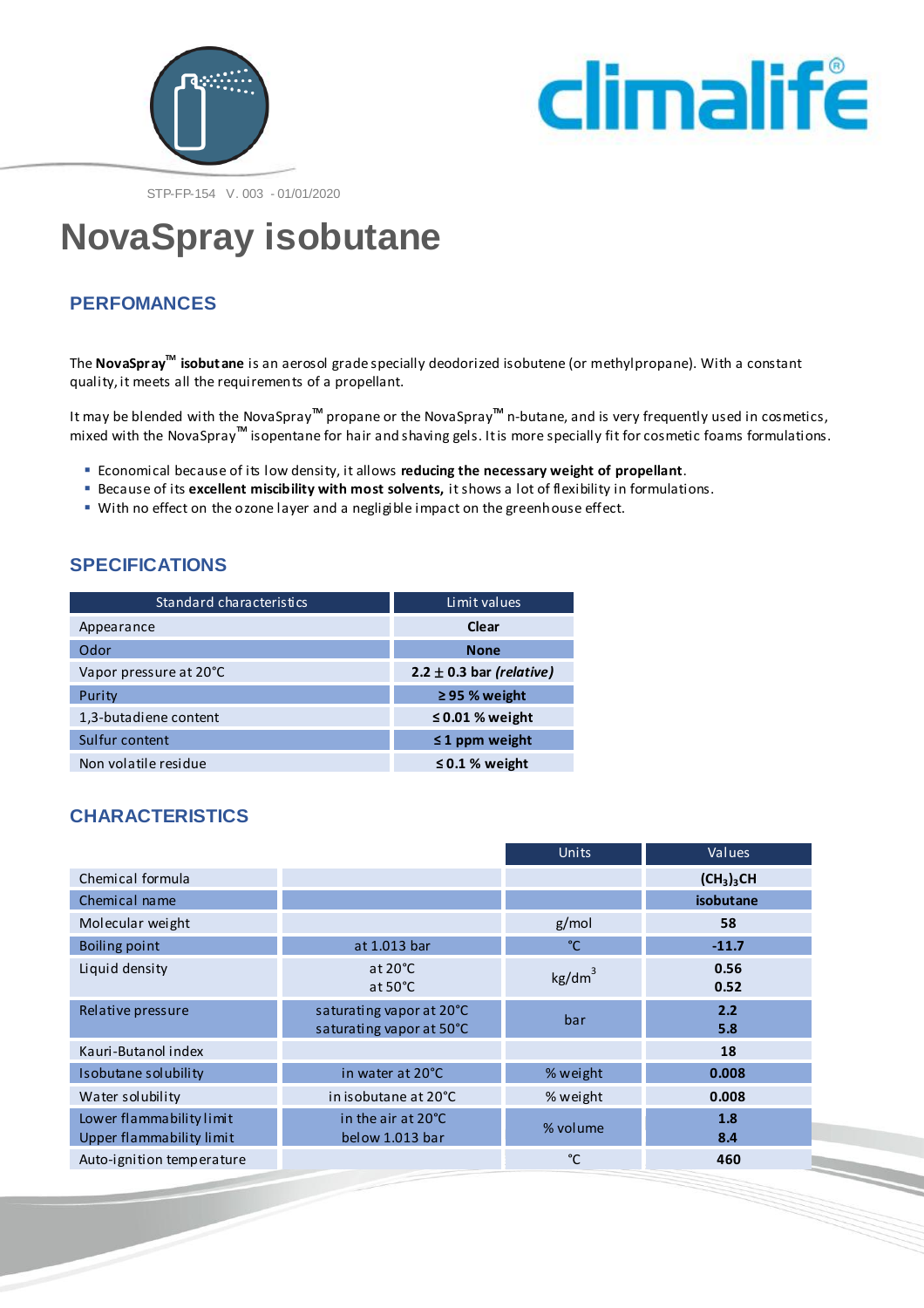



**NovaSpray isobutane**

## **PACKAGING**

|                                | <b>Bottles</b> |       | Container | <b>Bulk</b> |
|--------------------------------|----------------|-------|-----------|-------------|
| Capacity (liter)               | 26             | 88    | 930       |             |
| Tare (kg)                      | 16             | 38    | 460       |             |
| Load (kg)                      | 12             | 43    | 450       |             |
| Diameter (mm)                  | 300            | 300   | 860       |             |
| Height (mm)                    | 630            | 1530  | 2330      | 5 to 20 T   |
| Outflow external diameter (mm) | 21.7           | 21.7  | 26.1      |             |
| Tap: left pitch (mm)           | 1.814          | 1.814 | 1.814     |             |
| Test pressure (bar)            | 30             | 33    | 33        |             |

Packaging technical characteristics are available upon request to the commercial department.

Feasibility of filling packaging of the customers if they are in conformity with the legislation.

Contact us for any other specific packaging.

# **STORAGE AND SHELF LIFE**

#### **Precautions for handling and storage :**

#### **French plants are controlled by the regulation of listed Establishments and have to comply**

**with it** *(or with the local legislation).*

- All packaging will be stored in a dry, well ventilated, easily accessible place, sheltered from sunlight and bad weather, away from any ignition source.
- It is recommended to store all packaging either in a specific place or isolated and sheltered by a fence.
- All packaging and piping will be grounded to discharge static electricity.
- **EXECT A LEAK detectors, put at ground level, will be connected to an audible alarm, which will trigger in the event of leaks.**
- **The whole equipment will be tested with an appropriate leak detector before use.**
- Material and electrical equipment in an explosive atmosphere will comply with the regulations *(grounding, equipotential bonding, ATEX material).*

**Climalife can study the set up and assembling of your storage tanks, piping, and pumps, according to the prevailing regulations**